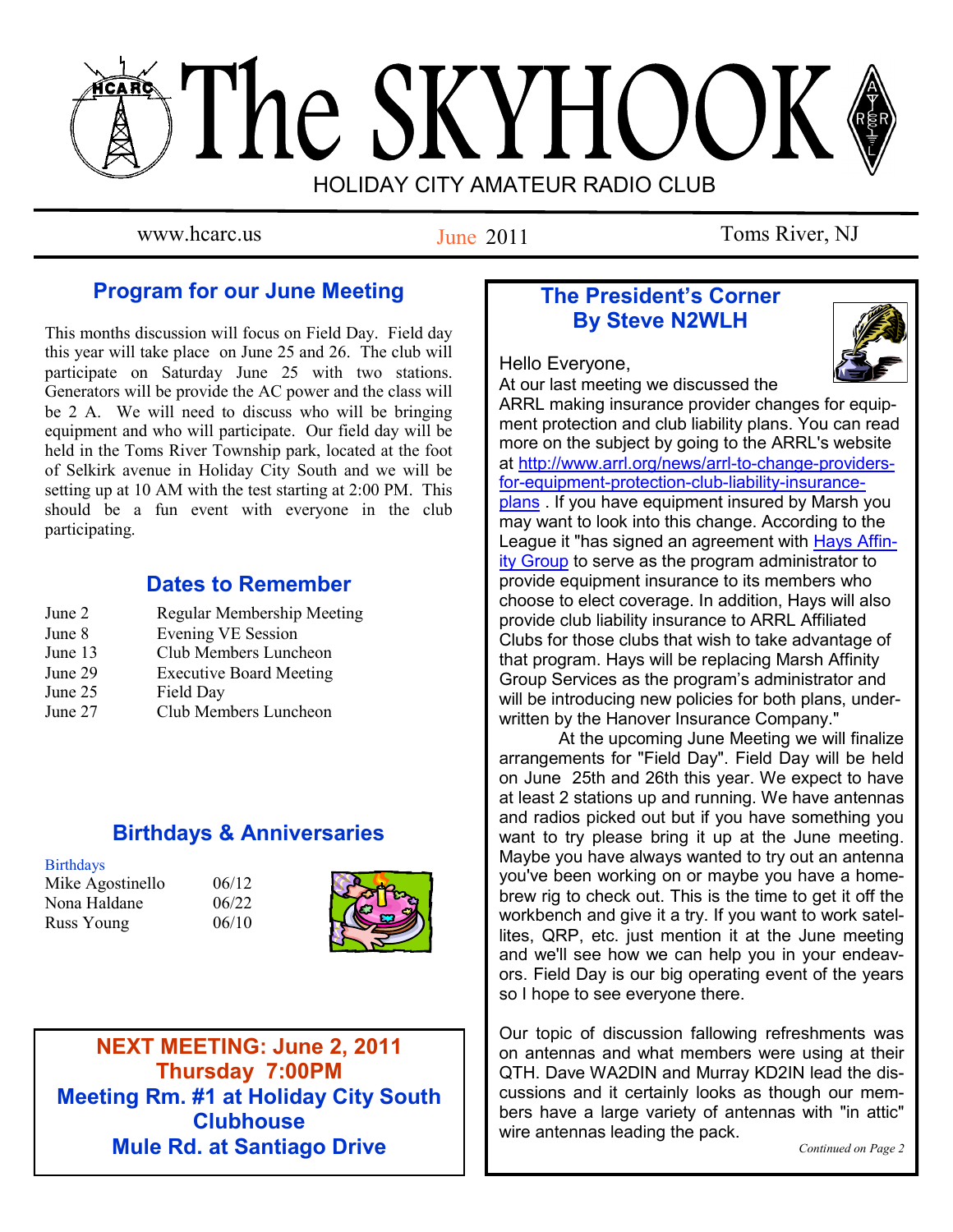*Continued from age 1* 

Members were given an opportunity to tell about their "antenna farm", how it worked in their particular operation and how much of an investment they had in it. Some of the members are making very nice contacts with minimal antennas so don't let the band conditions or antenna arrangements hinder your time on the air. Search around the bands for that lonely operator calling CQ and make contact. Remember, watching the posting on the Telnet or Web Cluster only means that when you want to contact the last station posted, so does everyone that saw the posting and you will have to compete with all of them for your contact. The very best 73, Steve Jackson N2WLH

## **DXers Handbook Urb W2DEC**

Now that the sunspots are starting to pick up this is a worthwhile download, especially to new hams and those new to DXing.

Free download of "THE NEW DXER'S HANDBOOK" from Bryce K.Anderson, K7UA @ the following link:

http://www.udxa.orgatacments/148 New DXers Hand[book.pdf](http://www.udxa.org/attachments/148_New_DXers_Handbook.pdf)

Only print out pages 1-29. These rest is the personalized beam heading

program offered by the NJDXA. Get your individualized copy at:

[http://www.njdxa.org/dx](http://www.njdxa.org/dx%81-tools/beam%81%5Dheadings.php) $\lozenge$ -tools/beam $\lozenge$ ]headings.php

#### 73 Urb W2DEC

# **HAMFEST/CONVENTION By Kevin Wagner W2FA**

06/18/2011 | W2QW Hamfest Location: Piscataway, NJ Type: ARRL Hamfest Sponsor: Raritan Valley Radio Club Website: [http://www.w2qw.org](http://www.w2qw.org/)

## **HCARC Official Badge Ordering**

The club"s official badge maker is the Capital Engraving Co. in Longview, WA. To order a badge, simply call Capital at 1- 800-628-4985 after 1PM M-F. All that is required is to give your call and first name and your mail address. Use your credit card to pay. Cost is \$12.50 plus \$2 S&H. Al Ross WA7UQE will take care of you and create an official logo and club name on your personal badge.

#### *Our VE Crew*

Murray KD2IN, Bill AC2F, John K2JWH, Ed W1EAP, Larry K2QDY, Jamie W2QO, John KQ4WR, Stan KB2PD Steve N2WLH, Kevin W2FA, Ed WA2NDA, Walter KC2LFD.

#### **CLUB COMMITTEES**

*Refreshments:* Carl WA2IQE, Carl W2PTZ *www.hcarc.us Webmaster*: Steve N2WLH, Kevin W2FA *Publicity:* Ed W1EAP *Programs*: Dave WA2DJN *Sunshine*: Ed W1EAP *Event Food Committee*: Vacant *Field Day*: Larry K2QDY *VE Sessions*: Bill AC2F, Larry K2QDY plus the "crew" *Skyhook*: Larry K2QDY *Funds Raising*: Vacant *Membership*: Murray KD2IN

#### HOLIDAY CITY AMATEUR RADIO CLUB Toms River, New Jersey

W2HC Trustee Don Smith

Web Site www.hcarc.us

President Steve Jackson N2WLH 732 255-7916 Vice President Ed Picciuti W1EAP 732 736-0955 Secretary Carl Lee W2PTZ 732 237-2421 Treasurer Larry Puccio K2QDY 732-349-2950 Executive Board Don Smith W2III 732-505-4821 Executive Board Joe Militano KC2QLA 732-657-7092 Executive Board Bill Haldane AC2F 732-240-7064 Executive Board Carl Lee W2PTZ 732-237-2421<br>W2HC Trustee Don Smith W2III 732-505-4821

Membership is open to all interested persons. Ham license is not required. Dues are \$20.00 per year, payable Jan. 1st . Members joining during the year will have the dues prorated. Family membership \$10.00

------------------------------------------- Meetings are held on the first Thursday of every month, at 7:00 pm. Location: Meeting Room #1 in the Holiday City South Clubhouse. Directions: Go to Mule Rd. and to the corner of Santiago Drive. Turn into Santiago Dr., then into the parking lot in front of the pool. Enter bldg. on right.

------------------------------------------

The SKYHOOK is published monthly.

Editor and Publisher: Larry Puccio K2QDY phone: 732 349-2950 E-mail lpuccio1@comcast.net<br>Send all newsletter items to: Larry Puccio 22 Sabinas Street Larry Puccio 22 Sabinas Street Toms River, NJ 08757-6445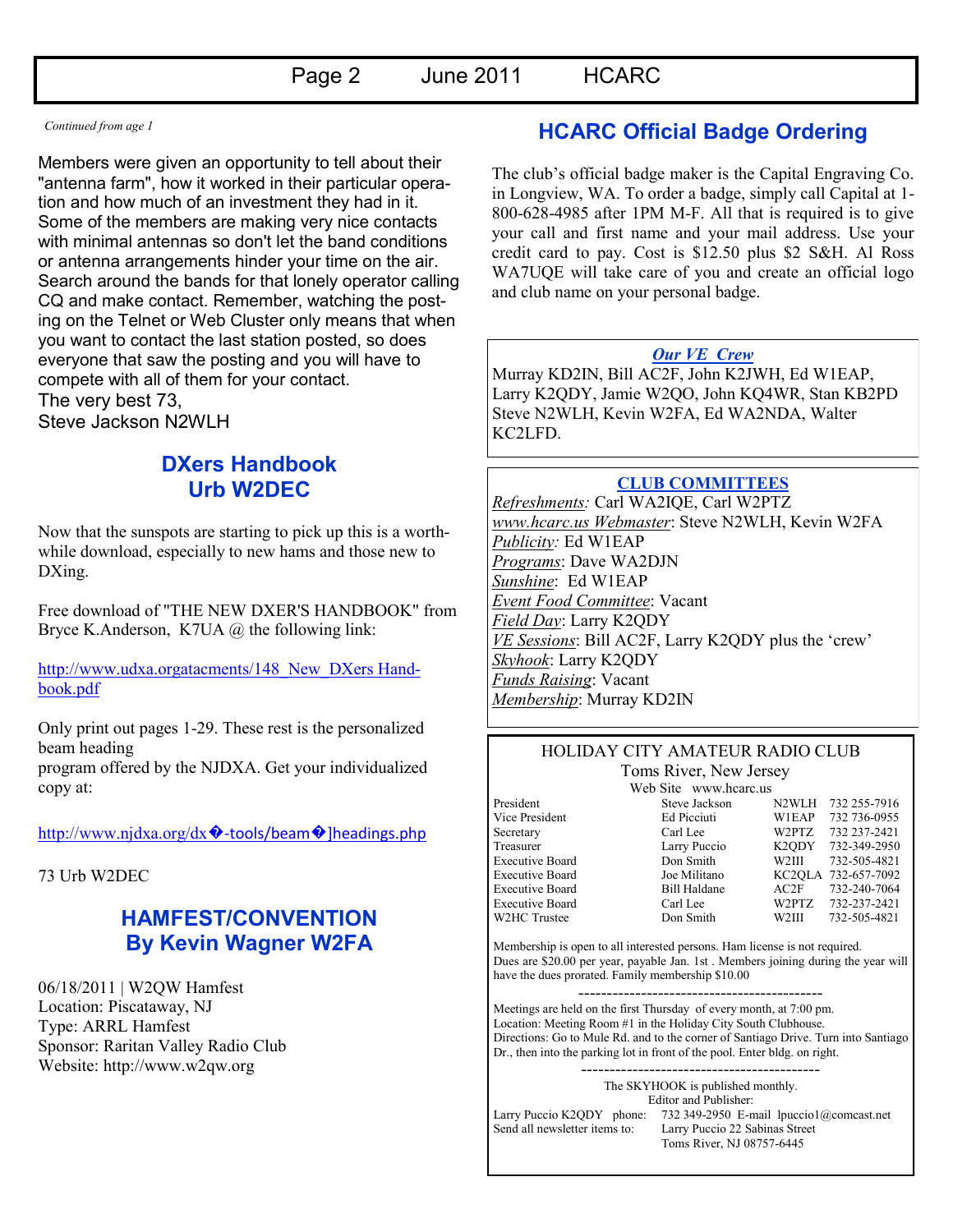### **Contest Coral From ARRL**

Contest Corral in association with the June 2011 *National Contest Journal* AM/PM times are local. All dates refer to UTC and may be different than calendar date in North America. No contest activity occurs on 30, 17, 12 meters.

Refer to the contest Web sites for full rules, scoring information, operating periods or time limits, and log submission information.

Serial - Sequential number of the contact. S/P/C - State, Province, DXCC Entity

#### **HF VHF+ Contest Title Phone CW Dig Exchange & Frequencies (MHz) Sponsor's Web Site Logs Due**

1.8-14 SNS and NS Weekly Sprints **X** Serial number, name, S/P/C www.ncccsprint.com/rules.html none Jun 3, 0200Z - Jun 3, 0300Z

1.2G Worldwide EME Contest **X X** TMO/RS(T) and "R" www.dubus.org Jun 25 Jun 4, 0000Z - Jun 5, 2400Z For updates and additional contests, see the Contest Corral Web page at **www.arrl.org/contests**.

28 Ten-Ten Open Season **X** Call, name, S/P/C, member numbers www.ten-ten.org 15 days Jun 4, 0000Z - Jun 5, 2400Z

14 LZ Open 20 Meter Contest **X** 6-digit serial and serial from previous QSO www.lzopen.com 10 days Jun 4, 1100Z - Jun 4, 1500Z

1.8-28 50,144 Maritime QSO Party **X X** RS(T), Maritime county or S/P/C www.maritimecontestclub.com 1 month. Jun 4, 1200Z - Jun 5, 0300Z 25 to 50 kHz from band edge.

3.5-28 SEANET Contest **X X X** RS(T), serial seanet2011.com/contest.htm Jul 31 Jun 4, 1200Z - Jun 5, 1200Z CW 3.525, 7.025, 14.025, 21.025,2 8.025, SSB--3.540/3.790, 7.090, 14.320, 21.320, 28.320.

50 UKSMG Sporadic E Contest **X X X** RST, member nr, 6 -digit grid locator www.uksmg.org Jul 1 Jun 4, 1300Z - Jun 5, 1300Z

1.8-28 IARU Region I Field Day **X** RST, serial IARU Society Web sites Jun 4, 1500Z - Jun 5, 1459Z

1.8-28 Alabama QSO Party **X X** RS(T) and county, state, province, or 'DX' www.alabamaqsoparty.org 30 days Jun 4, 1600Z - Jun 5, 0400Z CW--1.810, 3.545, 7.045, 14.045, 21.045, 28.045; PH--1.865, 3.855, 7.230, 14.250, 21.300, 28.450.

28 DARC 10 Meter Digital Contest **X** RST, serial number www.darc.de/referate/ukw-funksport 14 days Jun 5, 1100Z - Jun 5, 1700Z

3.5-28 ARS Spartan Sprint **X** RST, S/P/C, and power www.arsqrp.blogspot.com 2 days

Jun 7, 0200Z - Jun 7, 0400Z Monthly on the first Monday evening.

3.5-14 CWops Monthly Mini-CWT Test **X** Name and member number or S/P/C www.cwops.org/onair.html 2 days.

## **How's DX**

From APRIL15<sup>th</sup> through MAY 14th:

Russ, WA2VQV worked:

On 30 Meters CW: FJ/OH2YL St. Barthelemy, J5UAP Guinea-Bissau, LY5O Lithuania, R7AY European Russia.

On 20 Meters CW: 4A0IARU Mexico, 5N6/YL2SW Nigeria, H77REX Nicaragua, LZ1QI Bulgaria, P29VCX OC-117, OC-240 Papua New Guinea, UA9JLL Asiatic Russia, UX2KA Ukraine.

On 20 Meters SSB: 4A0IARU Mexico, 9A3AGS EU-016 Croatia, AO1WRD Spain, EK3GM Armenia, EU8ZZ Belarus, GS3PYE/P EU-123 Scotland, HR5/N2WB Honduras, IT9RYH Sicily, LA6Q EU-079 Norway, LZ2HQ Bulgaria, MW0ZZK Wales, OE11M Austria, R5GA European Russia, UT7QF, UY4VM Ukraine, YU1DW Serbia.

On 20 Meters PSK31: 9G5LL Ghana.

On 20 Meters RTTY: 4A0IARU Mexico, IR2ITY Italy, OK2ZDL Czech Republic, RA2FF Kaliningrad, SP1QXK EU-132 Poland, TF8SM Iceland, UX2KA Ukraine.

On 17 Meters CW:. 4A0IARU Mexico, 4M5CW, 4M5M Venezuela, 5N6/YL2SW Nigeria, HA5AGS Hungary, J5UAP Guinea-Bissau, LZ66P Bulgaria, OD5NJ Lebanon, RA2FF Kaliningrad, RG50K, UA6GR European Russia, TM26UFT France, UA0IDZ Asiatic Russia.

*Continued on Page 4*